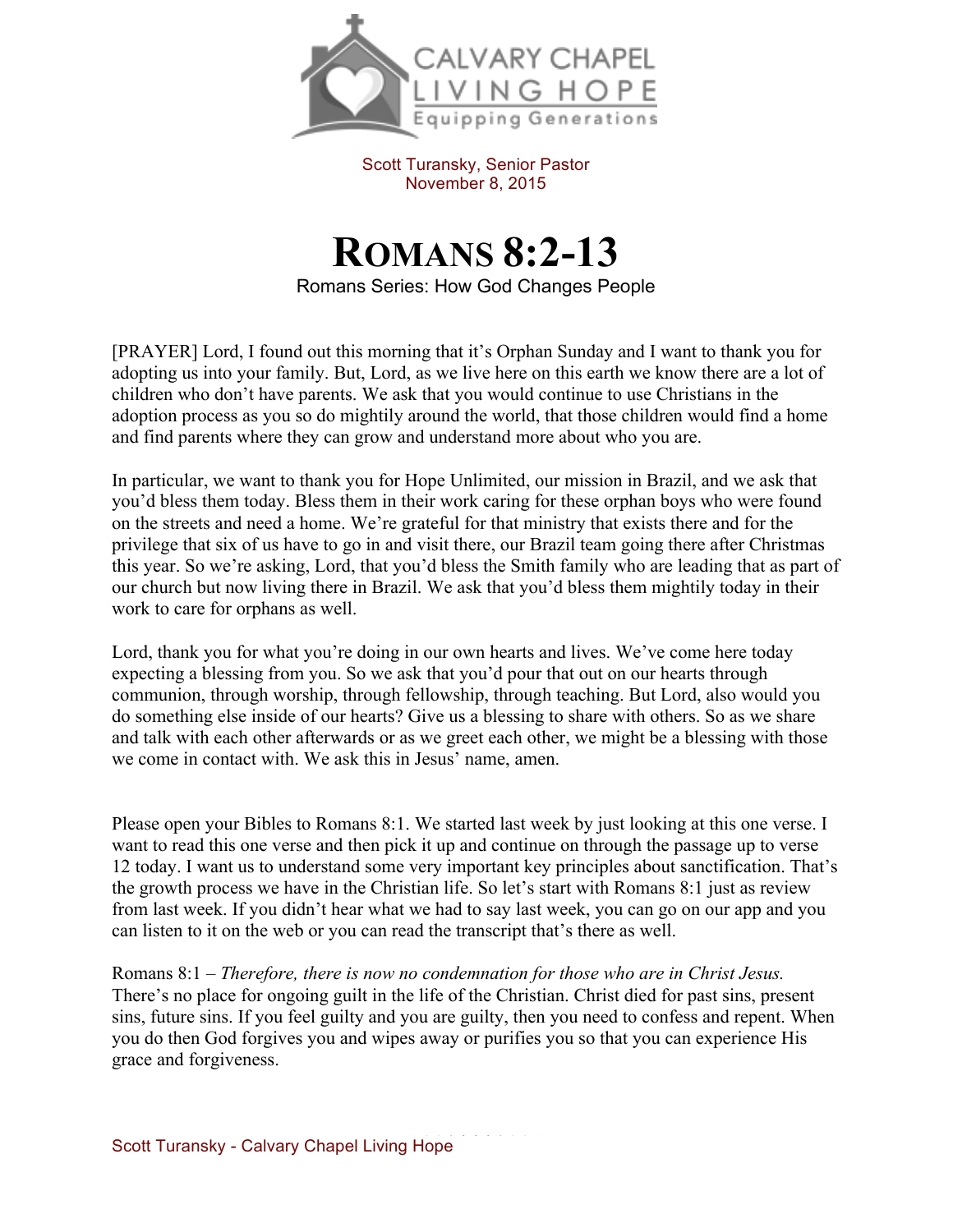Now if you continue to live in sin, you will feel guilty. There's no need for this lingering guilt that often takes place in people's lives. If you have lingering guilt you need to go in the backyard and plant a stake.

That comes from a story that my dad used to tell about a woman who had lingering guilt in her life that plagued her. So she went out into the backyard and she planted a stake. On the stake it said, "I'm forgiven." So whenever she was tempted to experience guilt in her life and to be overcome by that, she'd go back out to the stake and she'd say, "Satan, there it is. I'm forgiven!" See, God wants us to be free in our lives.

Now some people are tempted in this area to dwell on their own guiltiness and I think that's a mistake based on this verse, *there is no condemnation now for those who are in Christ Jesus*. God wants us to be free and that's how He elaborates in verse 2, *because through Christ Jesus the law of the Spirit who gives life has set you free from the law of sin and death. For what the law was powerless to do because it was weakened by the flesh, God did by sending his own Son in the likeness of sinful flesh to be a sin offering.* By becoming a Christian you are set free. Free from the power of sin.

We still have two natures. As a Christian you have two natures. You have a sin nature and you have a spirit nature or the Spirit living inside of you. Those two natures wrestle with each other and sometimes we fail. And so there's some principles about sanctification that we need to understand and we need to grasp these and get them.

Very important principle number one for sanctification is this: Verse 1 – *Therefore, there is now no condemnation for those who are in Christ Jesus.* No condemnation from God, no condemnation from self.

Anytime you feel guilty, you need to ask this question: Is this true guilt or false guilt? If it's true guilt, you move to repentance, confession, and you receive the purification that God offers for you. If it is false guilt then you need to recognize that it is inappropriate. It's from Satan designed to discourage you.

Jesus' sacrificial death makes me confident that I can experience His forgiveness today. I'm not trusting in my own ability to be a good person or to keep the rules or to do anything on my own because that leads to condemnation because I always fail. I'm trusting in Jesus Christ who does not fail and He provides that for me. Very important concept. We have to catch this about grace. Grace does it all in our lives. It's all about grace and if we trust in God's grace, we're doing great. If we start trusting in our own actions and our own behavior, in something that we're doing, we miss it because we cannot do it all, and we become guilty then and we start feeling guilty. Grace does it all.

But we must go to the second principle of sanctification and it's in verse 12. Now I'm going to get to verse 12, but we're not there yet. The second principle is this: *Therefore, brothers and sisters, we have an obligation.* An obligation. We have something we need to do. That's what he's saying here and that's the second principle of sanctification.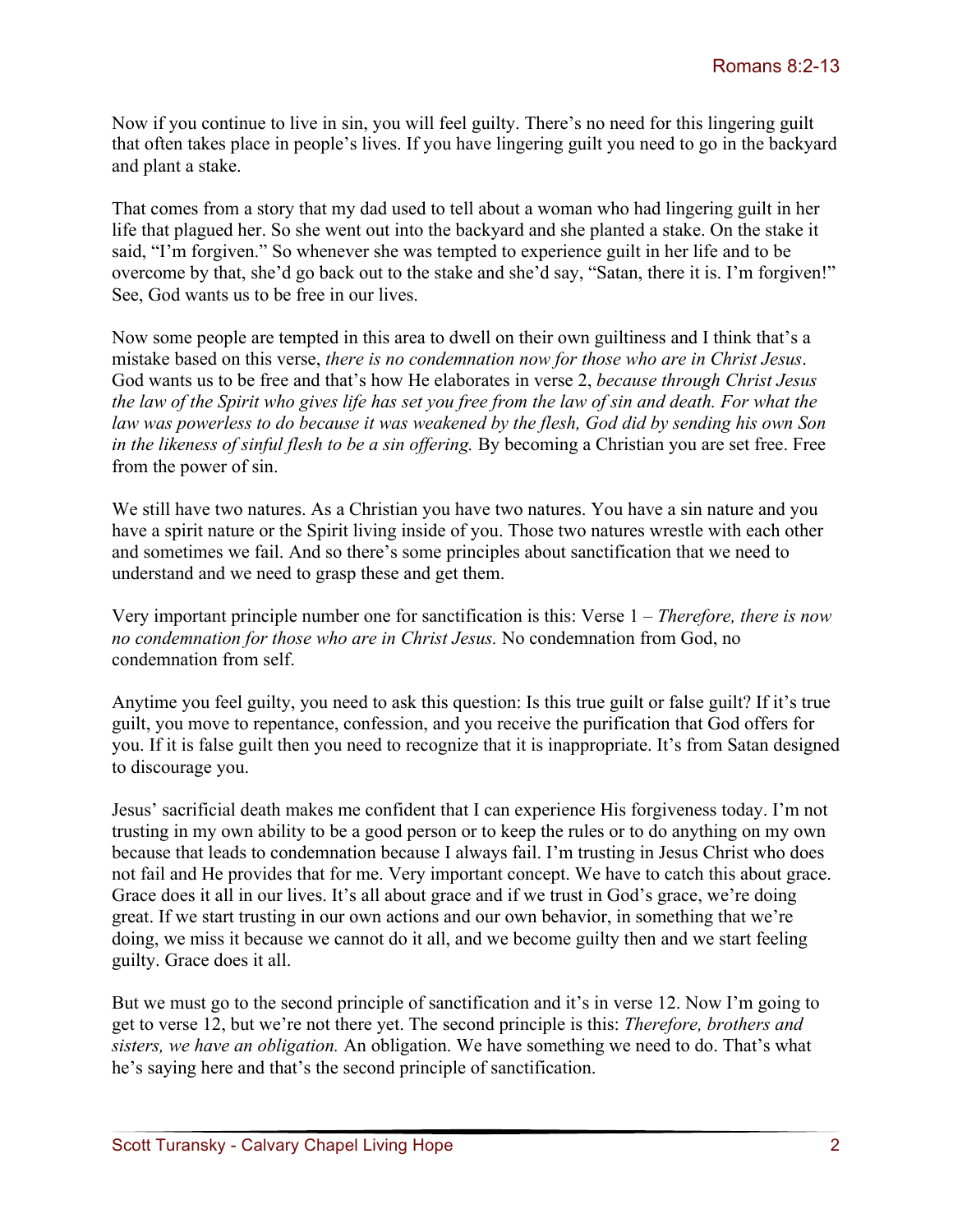If you miss the first one, no condemnation, then you miss out on God's grace. If you miss the second one, this one, you'll also miss out on God's grace. It's about God's grace. But we have an obligation. So I'm going to continue reading and we're going to get to this verse 12. But I want you to see the principle that's being taught here. We have an obligation. Chapter 8:12 is where we're going to get to, but it's described before we get to that conclusion going forward.

Let's go to verse 3. Verse 3 says, *And so he condemned sin in the flesh, in order that the righteous requirement of the law might be fully met in us, who do not live according to the flesh but according to the Spirit.*

Now I want you to start tracking in your Bible the words that describe our responsibility. Here's the first one. *We do not live according to the flesh but according to the Spirit.* 

The word *live* is the word walk. It's taking steps one after another. That's our part. We need to walk in the Spirit. That's what he's talking about here. I want you to track them because there's God's responsibility and there's man's responsibility when it comes to our relationship with God. We need to understand both parts here.

Verse 4 talks about walking or living and there's a difference between our standing in Christ. Our standing is when God looks at us and we stand in the righteousness of Christ. That's our standing. But then there's our walk where we're walking in the Spirit and we take those steps in our walk before Him.

Verse 5 we're going to see the words *set your mind.* Set your mind. That's a part of what we do. That's our responsibility. And verse 12 it's going to talk about obligation. That's our responsibility. We'll see those as we go forward.

Let's look at verse 5 where it talks a little bit more about setting your mind. Verse 5: *Those who live according to the flesh have their minds set on what the flesh desires; but those who live* (or walk) *in accordance with the Spirit have their minds set on what the Spirit desires. The mind governed by the flesh is death, but the mind governed by the Spirit is life and peace.* 

You'll see the word *life* mentioned several times. I'm going to draw attention to it further on, but at least note it here. Life, this quality of life or this eternal life or this life in Christ, this abundant life, it's all described in that particular passage.

Alright. So now let's talk about obligation. I want you to understand the difference between guilt and obligation. There's a fine line between guilt and obligation. When you get this idea, I think it will be very freeing for you because I think some people rely on guilt as their primary motivation to get things done. There's a better way. I want to talk to you about what obligation is so you understand it. Obligation is simply this. Obligation is I will or I won't because I want something bigger or I believe something important.

How is guilt different than obligation? It isn't different for some. Some people see them both as the same thing. But if you get this idea, I think it will be really helpful for you.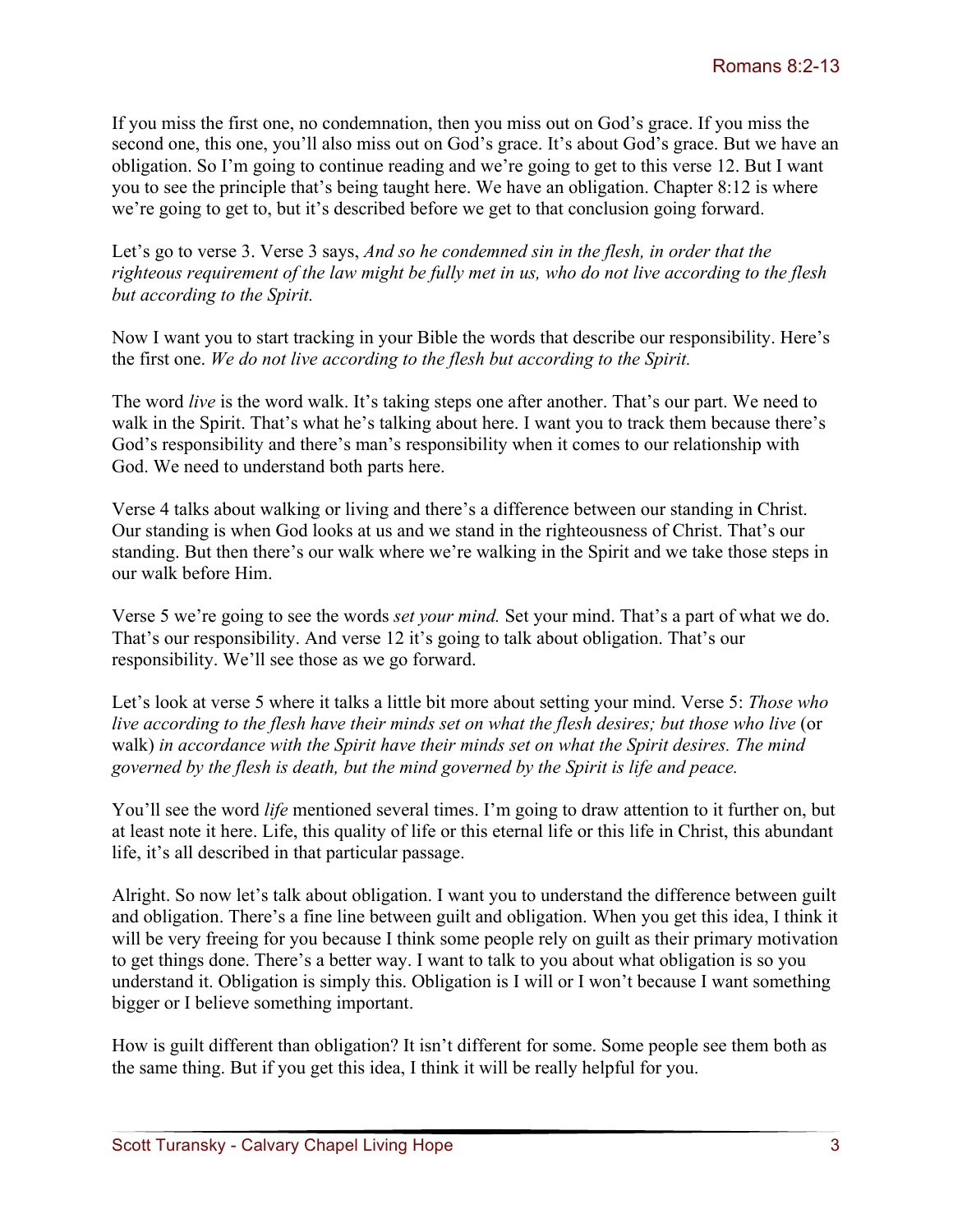I make my bed. Why do I make my bed? Well because I have this obligation to make my bed. So when I get up in the morning I make it. I don't walk out of my bedroom without making my bed. That's just me, it's on my list. The things I ought to do. Why? Because I want to be known as a person who makes their bed. You'll never know whether I make my bed or not, but I'll know it as part of my personal integrity. I know if I left my bed a mess or whether I made it. So I want my bed made before I leave.

That's on my obligation list because of something bigger. It's my personal integrity. It's the same reason I don't cheat on my taxes, I'm faithful to my wife, and I don't eat junk food. Okay? It's because of something going on inside of me, my personal integrity. It's something bigger in my life. That's being responsible. Obligation is this sense of responsibility inside of us.

Now let's say I didn't make my bed. I go out of my room and I look back and I see it unmade. Would I feel guilty? Yes. I would feel guilty. And I would probably go back and make it. Or I'd leave and feel guilty about it being not made. But is that my motivation for making my bed? No. I make my bed because of something bigger, I believe something bigger, I want something bigger than that. So this sense of obligation is a very important motivator inside of our hearts that we need to understand.

Is obligation the only motivator? Good motivator? No. Sometimes we do things because we're grateful for someone, so that's a motivator. Sometimes we love someone. Now maybe you don't make your bed out of a sense of obligation. May you make your bed because your wife likes it made. And so out of love you make your bed for your wife. That's a whole different motivation than it is for me. There's a lot of motivations here that we can understand.

This idea of obligation really comes from the conscience. God has given every person a conscience. A conscience is a piece of internal equipment that every one of us have. God has placed inside the human heart the conscience, a human element, and the Spirit, a divine element – two things that work together to provide direction and movement for a person. Internal motivation. The Holy Spirit and the conscience are two different things. They're not the same. But the Holy Sprit can use the conscience to prompt us forward.

Now I want to share with you some information about the conscience today because I think it will help you understand a little bit more about yourself and what prompts you and moves you. If you work with children it will help you as well. So I want you to see the information I'm about to share with you doesn't come from a psychology textbook; it comes from the Bible. So I want to share some verse with you that I think will be helpful for you in understanding a little bit more about the conscience. Here are some verses. We'll take a little path through the Bible and look at a few of the verses.

In Hebrews 10:22 it talks about our last week's message. *Let us draw near to God with a sincere heart and with the full assurance that faith brings, having our hearts sprinkled to cleanse us from a guilty conscience and having our bodies washed with pure water.* 

What this is saying is when you get saved your heart is sprinkled with Christ's blood to cleanse a guilty conscience. That's one of the purposes of the conscience is to draw… My conscience is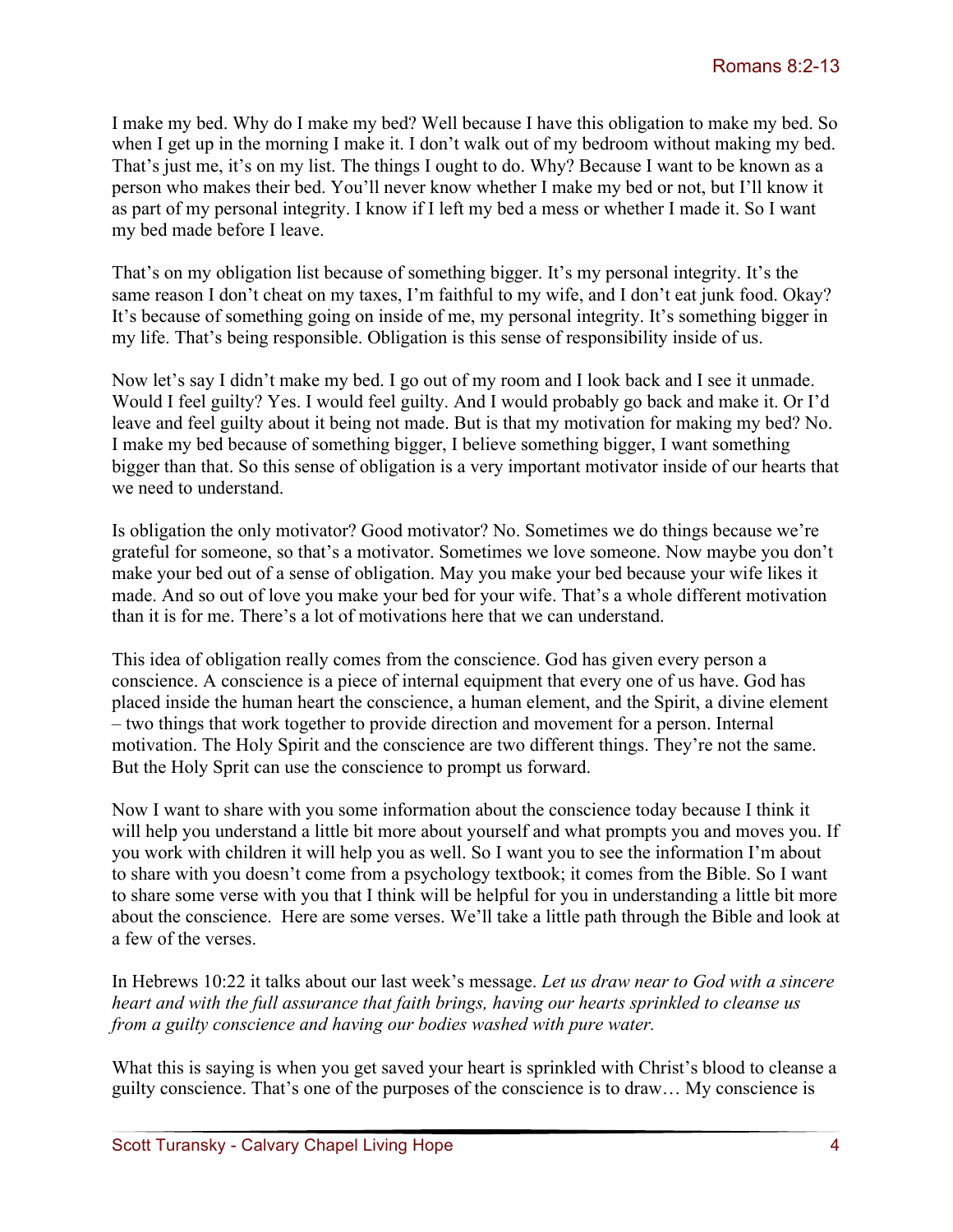guilty. I need a Savior. And so when you get saved, the clear conscience is one of the benefits of that salvation. But is that the only purpose of the conscience? No.

If we go to Acts 24:16, Paul is saying, *So I strive always to keep my conscience clear before God and man.* 

First I want you to see that Paul takes advantage of the conscience and it's used even after he's saved. So he's taking advantage and using the conscience in his daily life. The other thing I want you to see is he says, *I strive.* It's work to keep the clear conscience. We need to understand that it takes work to keep your conscience clear before God and man.

Now Paul another time he uses this word in Acts 23:1, he uses the word conscience again because he's being attacked by the Sanhedrin for doing the wrong thing. *Paul looked straight at the Sanhedrin and said, "My brothers, I have fulfilled my duty."* I'm going to put the word obligation there because that's where we're going with this. *"I have fulfilled my obligation to God in all good conscience to this day."* 

The idea is that the conscience prompts us to do what's right. The conscience prompts us to do things and Paul is saying, "My conscience is clear. I have done what's right. I have done these things you're saying that I've done. *I have fulfilled my duty* before God."

When you fulfill your duty, there's a sense of a clear conscience. When I get my to-do list done, I like to mark off the last thing on the to-do list before I throw it in the garbage. Why? Because there's this sense of satisfaction that takes place inside of my conscience. "Yes, I've done that."

Now we're going to apply this spiritually, but I just want you to see the power that the conscience has in the life of a person. I've done my duty. I made my bed or I paid my bills on time. I've done what's right. The conscience is very important and it actually is important in the way that you work with children.

I want to draw attention to that for a moment because if we try to motivate kids with a lot of external motivation, then they don't often grow up to be internally motivated. "If you don't get this done, I'm going to punish you or give you some kind of a consequence." If that's the primary discipline strategy that the person has, then a person grows up fearing punishment. I want to avoid punishment. A fear of guilt instead of this obligation to do what's right.

This is such a key difference between a motivation from punishment or guilt and a motivation from obligation to do what's right. It's thinking forward that some parents when they understand this idea say, "This is revolutionary. This is completely different than anything I've ever thought about."

This is so common. The alternative is so common that kids today make the choice to do what's right so they don't get into trouble. In fact here's what you can say to a child. Ask your kids this question. Any kid you ask this question. See what they say. "When it come to following instructions from mom and dad, why do you do what's right?" Do you know what kids say? "So I don't get in trouble." That is their most common answer.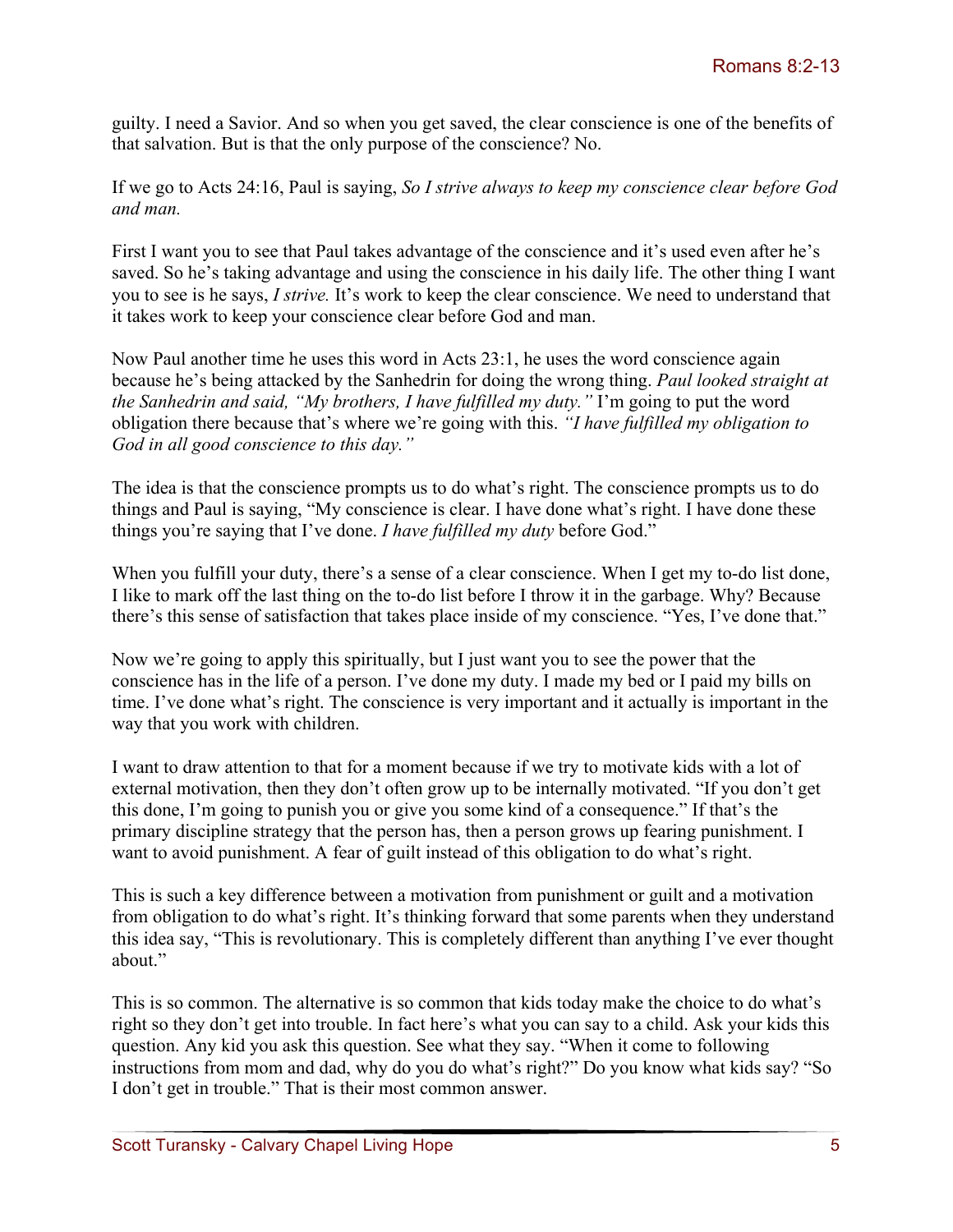That's when you take them to this verse, Romans 13:5. Look at this! This is so powerful for us as parents. It says, *Therefore, it is necessary to submit to the authorities* (that is to do what your dad and mom say. Okay. Do what they say when they give you instructions)*, not only because of possible punishment* (so I don't get in trouble, external motivation) *but also because of conscience* (internal motivation. I'm doing the right thing)*.* Man, that is really powerful and it changes, I think, the way we parent.

But let's go back to some of us. Maybe some of you grew up in a home where there was a lot of negative discipline, a lot of punishment threatened. Guilt was a primary motivator. And so maybe you've developed a pattern in your life to respond to life situations and respond out of guilt and that becomes the motivator for you. I think you want to move to this sense of obligation, which is much more positive. It's much more strategic, I think. Why do you do what you do?

Earlier this year I was working with a seven year old boy who has attention deficit hyperactivity disorder. I'm trying to help him develop obligation. I work with a lot of kids who have challenges in their lives. I'm quite successful with children who have attention deficit hyperactivity disorder because I help children be internally motivated. So I was explaining to this boy, having met with him several times.

Now in this particular session I'm meeting with him and I'm talking to him about obligation, that God wants you to have obligation inside your heart. I draw a heart, I draw obligation in there. It's something inside of you that God wants to build inside of you this obligation and when you build that, it's going to overcome your urges.

That's when I say to kids, "You have urges in your life. Urges to talk out, to do things that are inappropriate." Because these kids often feel bad that they're doing these things, they just have a hard time controlling them. So I said, "I'm going to help you build obligation inside of you." So I sent him away.

His mom calls the office a couple days later to make another appointment with me. Called Joanne and says (we'll call him Jimmy), "And also, Jimmy wants Dr. Scott to know that today he was going to do the wrong thing, but his obligation was stronger, so he didn't."

Do you see what we're doing? This obligation is so powerful. It's not a motivation of guilt. It's a motivation that comes from something inside of us. Obligation.

The reason I share that story with you is because I believe every one of us has spiritual attention deficit hyperactivity disorder. Okay? There are two things that mark that particular problem. One is that lack of focus, inability to focus. And the other is hyper. There's a lot of people today who are hyper, doing all kinds of different things and they can't focus on what they need to do. Right?

What we're seeing in this passage, I believe, is the solution for all of us when it comes and talks here in this passage about how we are to be internally motivated, how we are to have this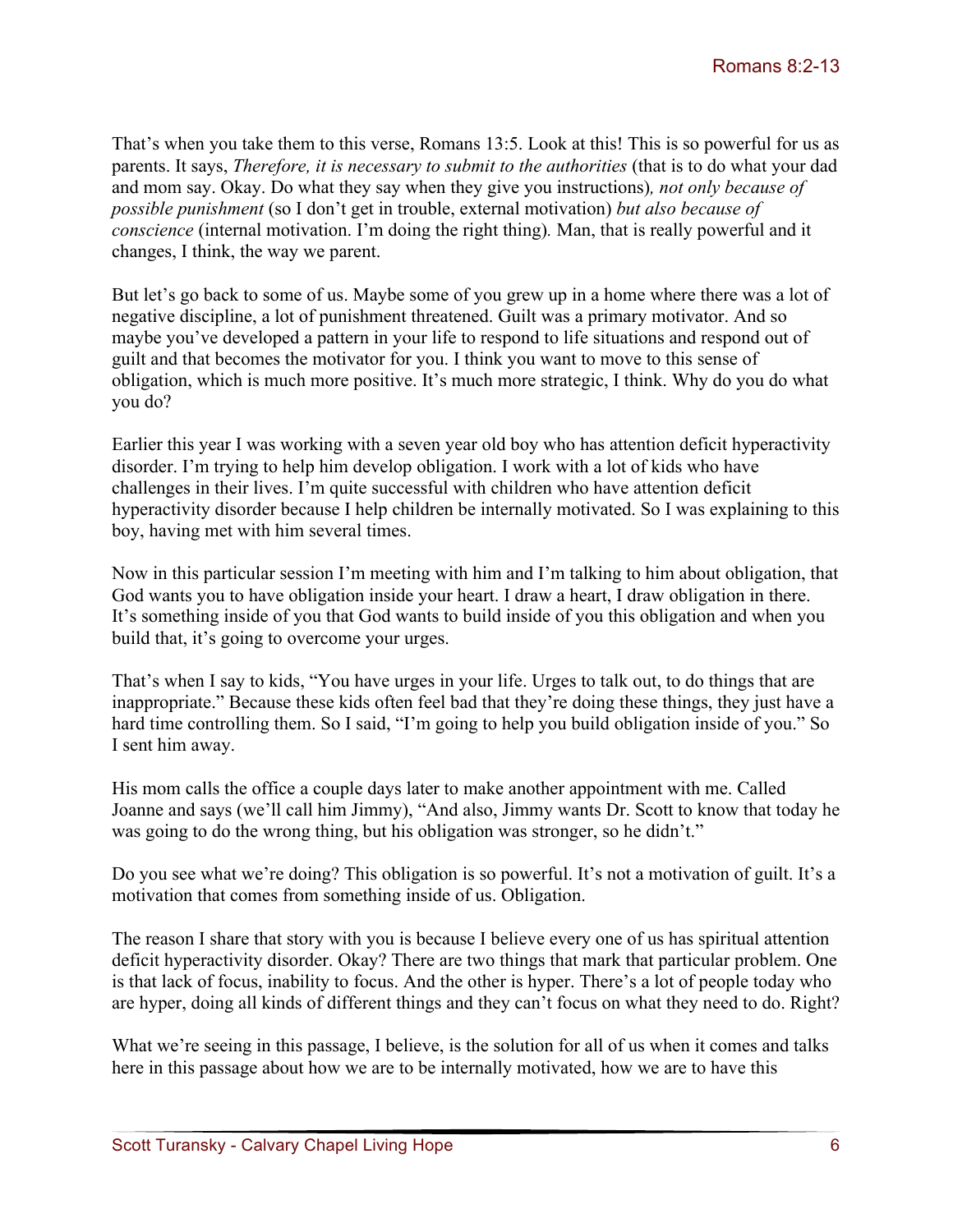obligation. We haven't even got to verse 12 yet. But that's the idea that we're moving forward. If you're primarily motivated by guilt, you're missing some of the blessings of the Christian life.

I want to show you how sanctification happens on a regular basis. This is sanctification. Let's take grace. Because grace is through all of this.

In pre-salvation, that is the person who's not yet a Christian (maybe that's you today, you're not yet a Christian), I want you to know that John 6:44 says, *No one comes to the Father except if the Father draws them.* I want you to see God is the one who draws someone to salvation. If you're out witnessing to someone or you're sharing faith with someone that you know, you do not save the person. All you can do is lead them to Christ. The most important thing is to respond to their initiative because God is doing some work and, as He does, you want to be sharing with them so they can move forward. That's pre-salvation. It's managed by God's grace.

Now we come to justification. That's when you get saved. That's when you accept Jesus Christ as your Lord and Savior. Ephesians 2:8 says, *For it is by grace you have been saved, through faith*. So it's all about grace when you get saved.

Then comes the next part of our salvation process, which is the growing in grace. That's what 2 Peter 3:18 says. *Grow in the grace and knowledge of our Lord and Savior Jesus Christ.* We call that sanctification.

And the last part is glorification. That's when we see Christ face to face. If you look at verse 30 in our passage today, Romans 8:30 (I won't get there this week), but it says, *And those he predestined, he also called; those he called, he also justified; those he justified, he also glorified.*  God does this. We do not do this. So the common word through all this process is grace. Grace is what does all of this work.

So as I continue to talk, and whenever we start talking about human obligation, we need to remember that it's really God's grace that changes us. It's not a human thing that changes. It's God's grace always that changes us in our lives. We can only submit ourselves to the Lord. In any part of this process we only submit ourselves to the Lord so that He can do His work. And thus we come to our responsibility. We must submit ourselves to God in the midst of that.

I like to view it this way. I describe it as a grace train. There's a train going by of God's grace and I choose whether I'm going to get on it or not. When I take the step to get on the grace train, then I move forward and God grows me in grace. It's always grace, it's always God doing the work, but I need to take the step to step onto the grace train so that I can enjoy what God wants to do.

How do you get on the grace train? That's the obligation part we're talking about here. Verse 4 it says *walk*. Take steps in your relationship with the Lord. Verse 5 it says *set your minds on things above*.

Let's look at the word *mind* for a moment there. The word *mind* there is the word *phron* or *phroneo* if it's in the verb form and it means to concern. It means your mind, it means to think, it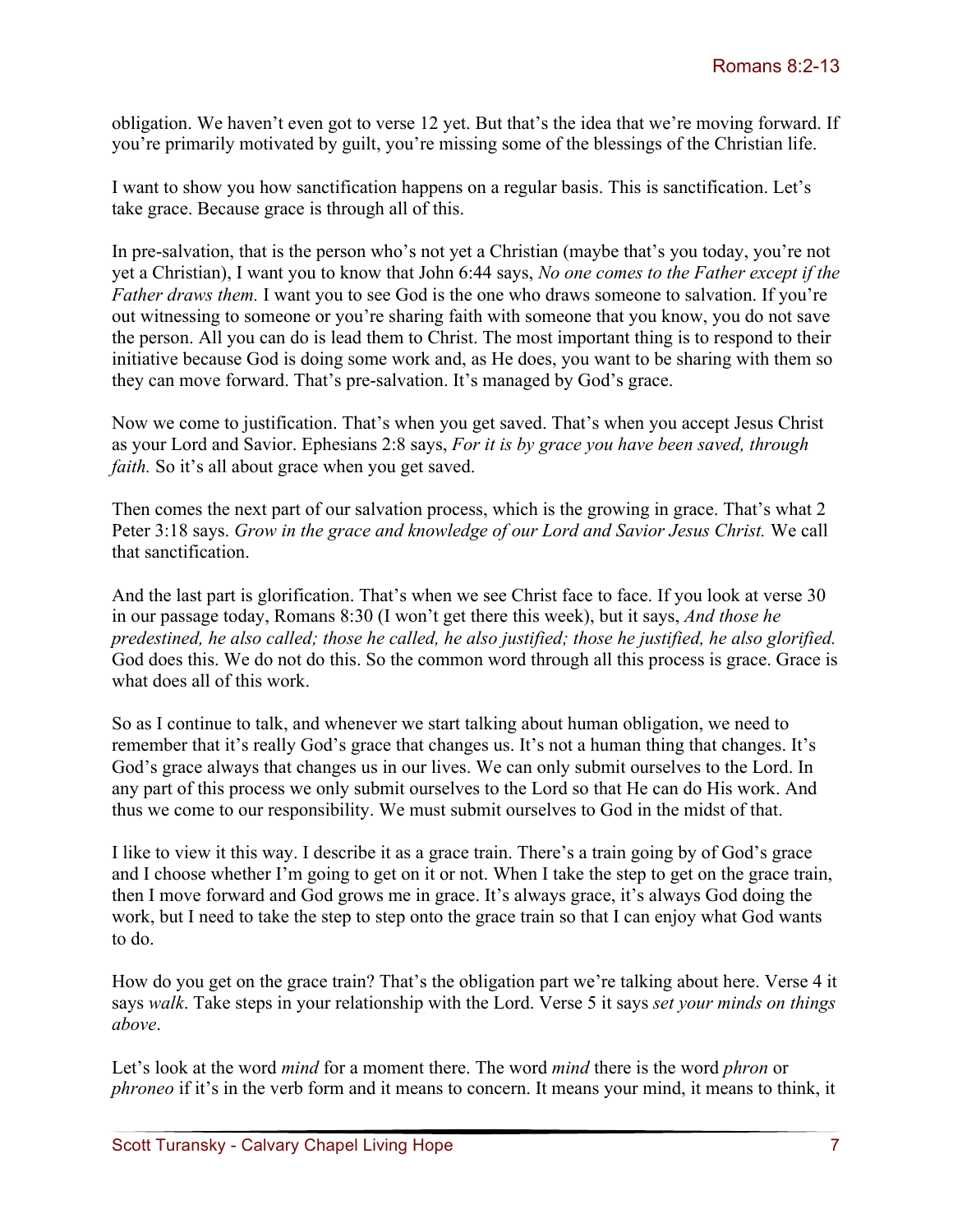means to determine something, to set your mind on something. Children with attention deficit hyperactivity disorder need that. They need to practice focusing and setting their mind on something and getting it done. That's what I teach them how to do. We build that obligation inside to stay on track. Spiritually we all need the same thing in our lives.

Let me show you that word used in Philippians 2 because the translators had a problem when they came to this word. How do we translate Philippians 2:5?

When I memorized it early on in my life, I memorized it in the King James Version –*let this mind be in you, which was also in Christ Jesus.* The word we're looking at is the word *mind*.

But the New American Standard Version, when it came to translating it, translated the same word *attitude.* I have an attitude toward something. Great word to describe having an attitude toward life. Where are we going to place that attitude and why?

The New International Version, its latest edition, calls the same word a *mindset*. I need to develop a mindset in my life and that mindset or that attitude needs to be focused somewhere.

Do you see in Romans 8:5-6 there? You need to be focused, or my mind set on what the Spirit desires. What does the Spirit desire? So when my mind is focused on what the Spirit desires, then I'm moving along on this grace train. God is doing this work inside of me. It's God's grace at work. I have responsibility to step on the grace train and allow God to work. So we're setting our mind on something.

Colossians 3 says the same kind of thing. It says, *Since, then, you have been raised with Christ, set your hearts on things above, where Christ is, seated at the right hand of God. Set your minds on things above, not on earthly things.* The idea of setting your mind on something is really valuable. It's important.

As I work with children who are struggling sometimes with doing the right thing and the wrong thing, I like to tell them the American Indian proverb about the two dogs fighting inside. There is a white dog that is helping you do what's right and there's a black dog fighting. There's this wrestling between these dogs inside, the Indians used to say. So when asked the question which one wins, the Indian says the one you feed the most.

I would suggest the same thing is true in yours and my life. The one we feed the most is going to win. Now Christendom all through the years has suggested that we have devotions, a regular time of setting our minds on God's word. But it's interesting that the word devotion would be used. That I'm devoting myself to something, I'm setting my mind on something. That's powerful. We're setting our mind on what the Spirit desires. Finish the word there. Our obligation, we're going to see, is setting our mind on what the Spirit desires. Living for Christ is what the Spirit wants.

Let's go on to verse 7 in our passage in Romans 8. *The mind governed by the flesh is hostile to God; it does not submit to God's law, nor can it do so. Those who are in the realm of the flesh cannot please God.*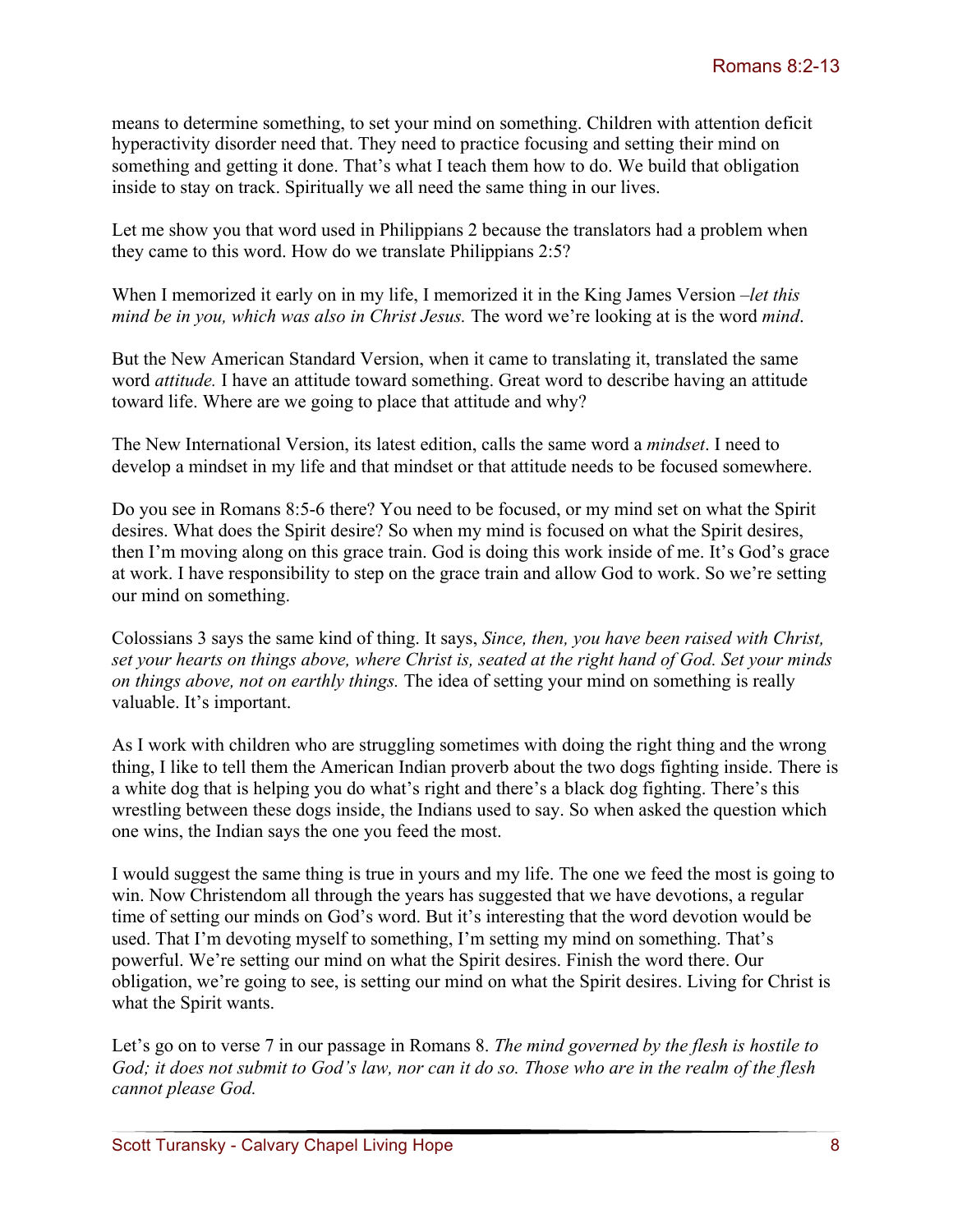The flesh is the sinful nature that we've talked about. Okay? We all have one. Those who are in the realm of the sinful nature cannot please God. *You, however, are not in the realm of the flesh but are in the realm of the Spirit, if indeed the Spirit of God lives in you. And if anyone does not have the Spirit of Christ, they do not belong to Christ.* 

I like the picture here of getting into the realm of. The idea is that there's this realm, there's these radio waves all over the place and we need to tune into them. I need to tune into what the Spirit has to say. Can I listen to the Spirit? Am I listening to what God has to say to me? Do I know how to listen to God and what He has to say to me? That's the powerful thing here. I want to tune into the Spirit of God.

Verse 10: *But if Christ is in you, then even though your body is subject to death because of sin, the Spirit gives life because of righteousness.* 

Now this word *life* is an important word. It means life. That's what it means. But the idea here is that we can experience a quality of life. You can experience a quality of life when you're tuned into what the Spirit has to say and you set your mind on that and that guides you through the course of the day.

What's going to make your day successful? I would suggest that being filled with the Spirit, submitting yourself to the Spirit of God every day is going to make your life successful. You'll be able to deal with the interruptions, you'll be able to do the hard work, you'll deal with the pressure, the suffering, whatever you need to deal with in the day if you're tuned into the Spirit and your mind is set on that.

If you're used to being carnal (carnal is acting fleshly – by making dirty jokes, or by using foul language, or just by being inappropriate and not following the Lord), you're missing something. You're not tuned into the Spirit. So we must each set our minds into the Spirit, tune ourselves into the realm of the Spirit.

See the word *life* in the next verse. Verse 11: *And if the Spirit of him who raised Jesus from the dead is living in you.* That power that raised Jesus from the dead is living inside of me. That's pretty big power. That's the power to overcome the sin nature. It's the power to live the life that God has called me to live. It says *living in you, he who raised Christ from the dead will also give life to your mortal bodies because of his Spirit who lives in you.*

So when we come to this issue of living our lives, we have to ask the question, what is motivating us to do what we do? Are we motivated by guilt? Or are we motivated by this sense of obligation that God wants us to enjoy and to have in our lives?

It's at this time of year that I feel the obligation or the desire to be more generous. Thanksgiving, Christmas – to be generous, not only in my family, but to people in need. Is that because I feel guilty? No. It's because I have a sense of obligation that brings me to this place of honor. I want to live honorably, so there are certain things I do that move me to that point.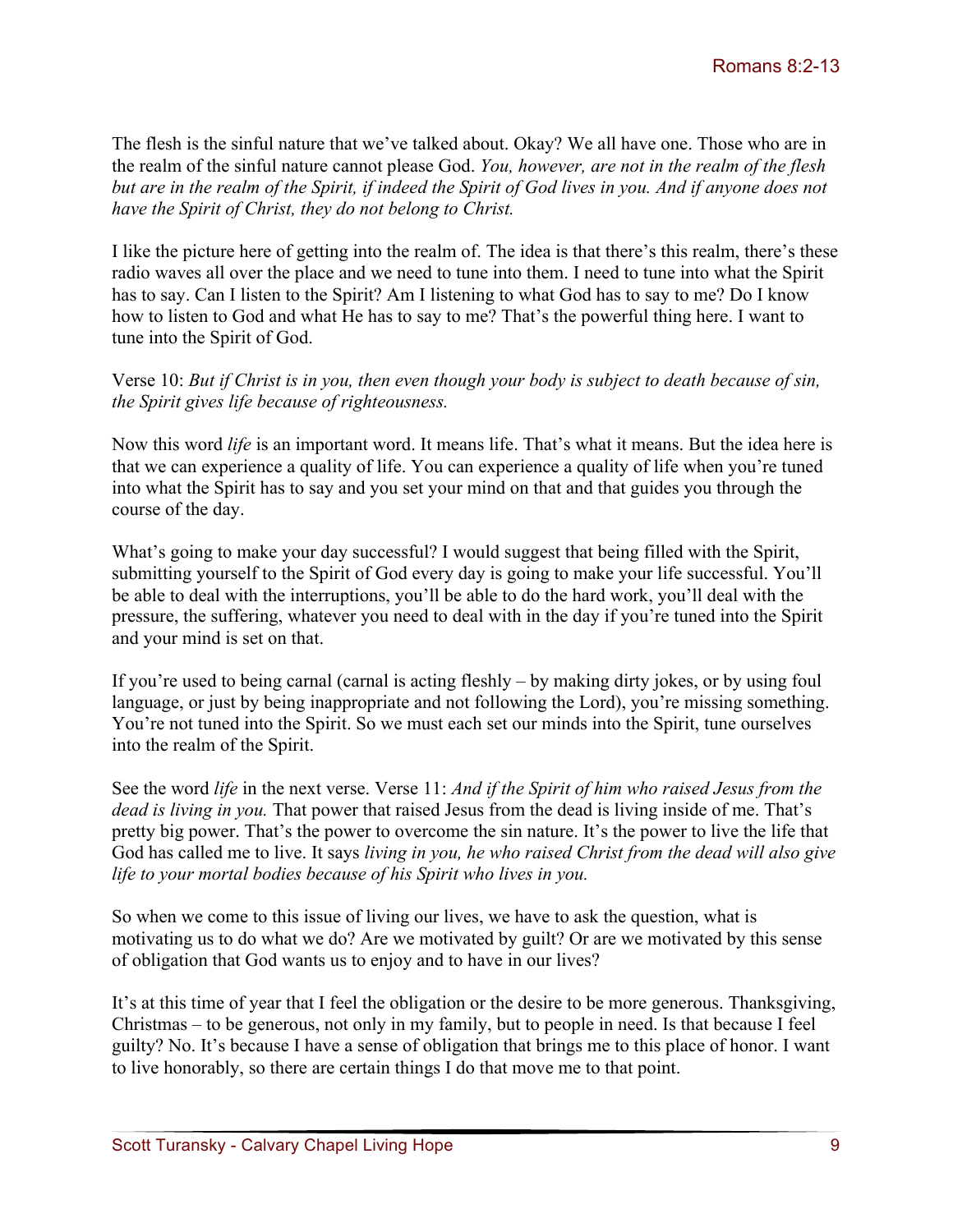Why do I feel an obligation when I come to a door and someone's following me to open the door and let the person go through? Why do I feel that sense of obligation inside? I feel that because I want to be part of something bigger. I believe in something. Things like just because I want to be a testimony. Sometimes it's just I want to be the person that God called me to be.

See, I think that's what makes Christians different. We live differently and even simple things. Because we have this sense inside that we want to be part of something bigger. We want to believe in something. Some of those desires that we have come from convictions that I want to be a testimony to others, I want to please Jesus Christ, I want to walk in the Spirit. Those are great. There's a sense of obligation, the daily things that we do tie into that because they move us to something bigger.

When you think of the word obligation if you just think of guilt I think you've got a problem. I think obligation moves us forward, positive. Guilt moves us backwards. Guilt looks at the past. Obligation looks for the forward. Obligation moves us to a higher level. So God is saying here we need to have an obligation.

Look at this, verse 12 now as we move there. It's the conclusion of the idea here and that's why we're going to stop at this verse today just for the sake of time. But I want you to see it's the conclusion of the idea. That's why it starts with the word *therefore* in verse 12. *Therefore, brothers and sisters, we have an obligation.* 

So if anyone says to you it's grace alone, you can't do anything, they're partially right. It's all about God's grace. God's grace is what allows all growth to take place in our lives. We can't do it ourselves. But we have obligation and that obligation is to step on the grace train. That's what God wants us to do. We take action in order to do that because we want to be part of something bigger or we believe something deep in our hearts that's a conviction.

I was working with another boy who had attention deficit hyperactivity disorder last year. His problem was that he would talk out in class. He was getting in trouble in his Christian school and they were using a typical plan that people use in school today. They were giving him tokens for doing the wrong thing and when he gets three tokens on his desk, he lost some recess time. It's a punishment strategy for moving someone forward. It's what's commonly used in our world today. It's called behavior modification. It's a humanistic approach to child development.

I would suggest we want to use something very different than that and it's a radical change when we do something different.

So he comes to me. He's sad. He's disappointed in himself. That tells me already his heart is ready for something new. So as we talked, I said, "Where is it that you have a problem?" He says, "Well I talk when I'm finished with the job, my job at the table, but others aren't finished. So sometimes I say things and I shouldn't say them."

So here's my question to him. "Why? Why do you want to not talk in those moments? Not just 'so I don't get into trouble.' Why do you not want to talk?" Together we realized and we came to the conclusion "I don't want to talk in those moments because I want to be known as a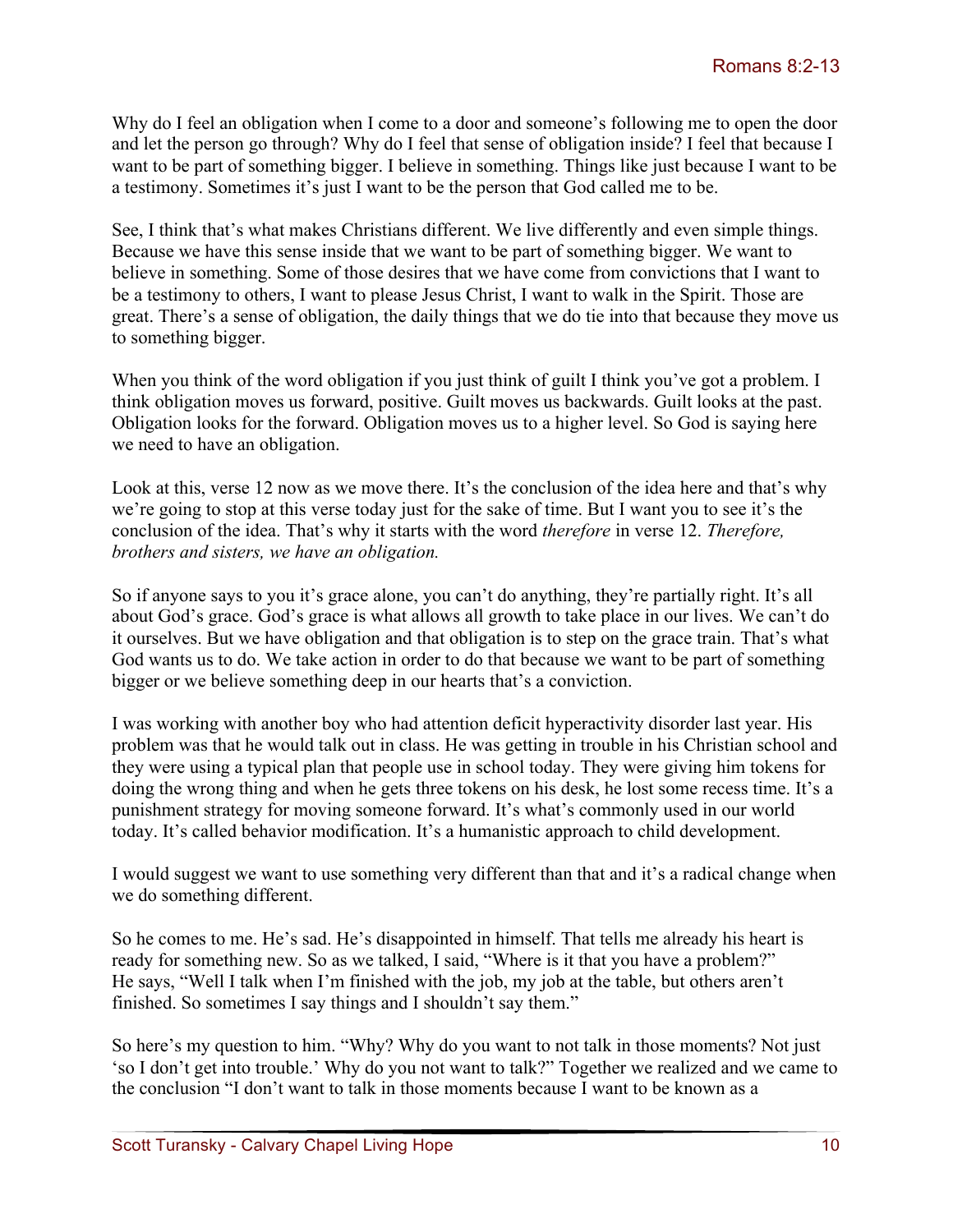thoughtful person." And that now gave him an obligation of something bigger so that he could move forward. Now we're dealing with something on the inside, not something on the outside.

I would suggest, again, that all of us have this challenge that we are easily distracted, we find ourselves saying things inappropriately, that we find ourselves doing things when we shouldn't be doing them. Maybe they seem socially appropriate, but they're not spiritually appropriate. So we need to come before the Lord and say, "Lord, I want to have an obligation inside my heart to live according to what the Spirit desires for me. I want to be sensitive to hear the Spirit speak to me and to be able to work inside of my heart."

In order to do that, we finish the passage. Our obligation, it says, *is not to the flesh, to live according to it. For if you live* (or walk) *according to the flesh* (the sinful nature)*, you will die; but if by the Spirit you put to death the misdeeds of the body, you will live.*

You can't do that on your own. Oh sure, by willpower you can self-discipline and restrain yourself sometimes. But the best thing to do is to allow the Holy Spirit to control you and to move you into a focused state where you're not so easily distracted by the things that are around. You're focused on Jesus Christ, on what the Holy Spirit wants you to do. When you do that, amazing things happen. That's the obligation that takes place inside of our lives. An obligation to focus and live by what the Spirit desires.

A few weeks ago I took my grandchildren on a mystery trip. I told them the day before, "I'm going to take you on a mystery trip."

"Oh where are we going, grandpa?"

"I can't tell you. Just be ready tomorrow morning when I come here at 8:30."

So when I got there I gave them their first clue. I said, "Look at Proverbs 16:24 to know where we're going first." They looked up Proverbs 16:24, which says that *pleasant words are like a honeycomb, sweet to the soul and pleasant to the bones.* "Where do you think we're going to go?" Of course they knew then that we're going to the doughnut shop because grandpa always takes them to the doughnut shop!

So we walked from where we were, a mile-and-a-half, to Winchell's Donuts in southern California. Walked to Winchell's Donuts and we had doughnuts. They each had two doughnuts. I can't eat doughnuts anymore, so I didn't have any doughnuts. But they each had two doughnuts and then we walked back a mile-and-a-half. I figured we walk a mile-and-a-half there and back you can burn off some of that sugar that they were eating.

On our way back though, Hanale, who's six years old, was tired. She couldn't keep walking all that way. I'm encouraging her. "Come on. You can do it! Let's keep going here! Let's move forward." But her brother, Hudson, eleven years old, comes over to her and says, "Hanale, go ahead and get on my back." So Hudson, eleven years old, puts a six year old on his back and he walks with her quite a distance.

I'm just admiring him. Admiring not only him, but admiring his family because one of the things that characterizes their family (they're doing a lot of things really well) is that they care for each